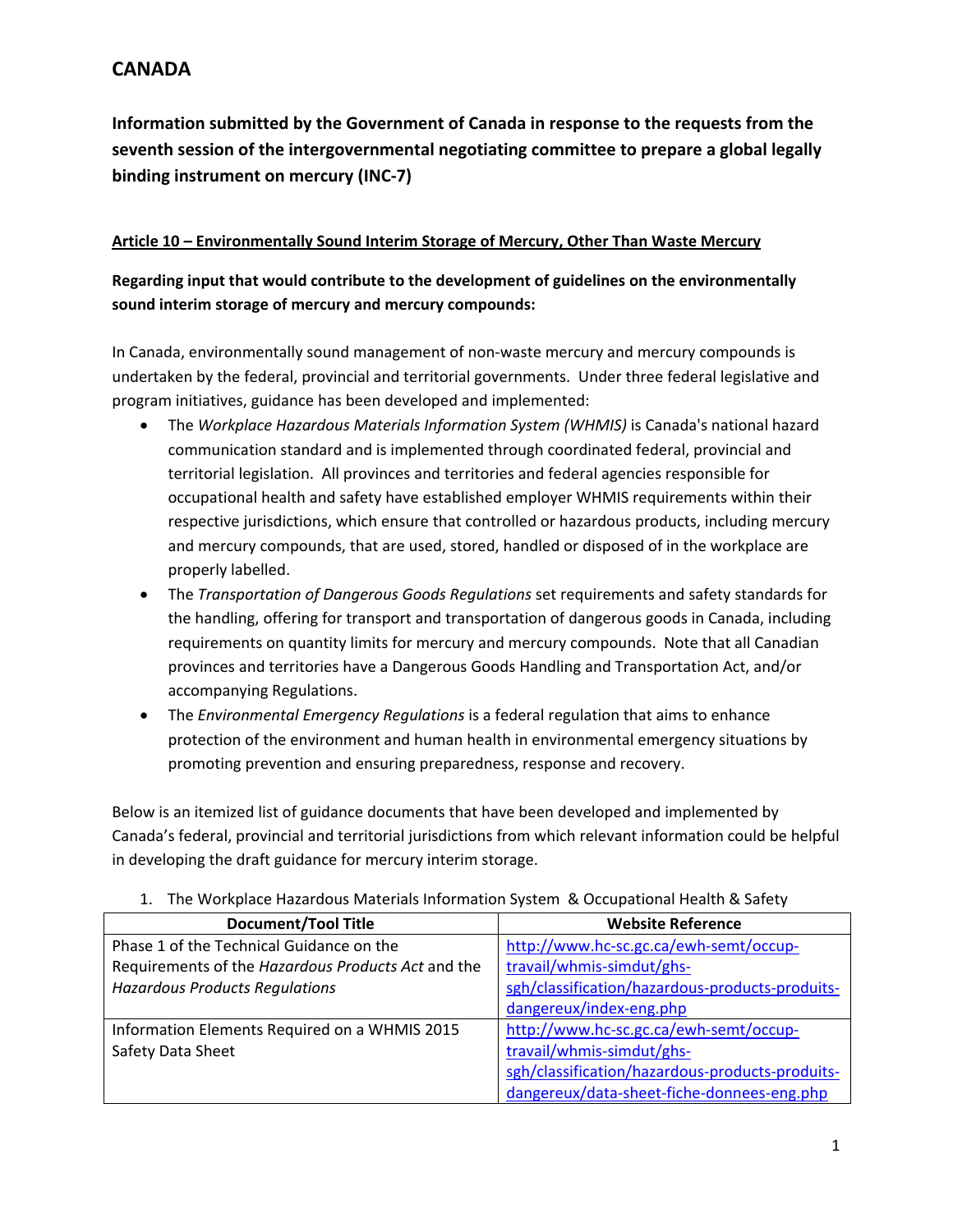| <b>Document/Tool Title</b>                    | <b>Website Reference</b>                        |
|-----------------------------------------------|-------------------------------------------------|
| Information Elements Required on a WHMIS 2015 | http://www.hc-sc.gc.ca/ewh-semt/occup-          |
| Label                                         | travail/whmis-simdut/ghs-                       |
|                                               | sgh/classification/hazardous-products-produits- |
|                                               | dangereux/label-elements-etiquette-eng.php      |
| Province of Quebec Regulation respecting      | http://legisquebec.gouv.qc.ca/en/showdoc/cr/S   |
| occupational health and safety                | $-2.1$ ,%20r.%2013                              |
|                                               |                                                 |

### 2. Transportation of Dangerous Goods

| <b>Document/Tool Title</b>                             | <b>Website Reference</b>                 |
|--------------------------------------------------------|------------------------------------------|
| Federal                                                |                                          |
| <b>Transport of Dangerous Goods Regulations (TDGR)</b> | https://www.tc.gc.ca/eng/tdg/clear-menu- |
|                                                        | 497.htm                                  |
| Emergency Response Assistance Plans of the TDGR        | https://www.tc.gc.ca/eng/tdg/erap-menu-  |
|                                                        | 72.htm                                   |
| Canadian Transport Emergency Centre 2016               | https://www.tc.gc.ca/eng/canutec/guide-  |
| <b>Emergency Response Guidebook</b>                    | menu-227.htm                             |

### 3. Environmental Emergency

| <b>Document/Tool Title</b>                      | <b>Website Reference</b>                     |  |
|-------------------------------------------------|----------------------------------------------|--|
| <b>Environmental Emergency Regulations</b>      | http://laws-                                 |  |
|                                                 | lois.justice.gc.ca/eng/regulations/SOR-2003- |  |
|                                                 | 307/index.html                               |  |
| Implementation Guidelines for the Environmental | https://www.ec.gc.ca/lcpe-                   |  |
| <b>Emergency Regulation 2011</b>                | cepa/default.asp?lang=En&n=1FB6D405-1        |  |

4. Select guidance and regulations that touch on interim storage practices of chemical substances, including mercury and mercury compounds.

| <b>Document/Tool Title</b>                        | <b>Website Reference</b>                     |
|---------------------------------------------------|----------------------------------------------|
| Ontario Department of Environment Guidelines for  | https://www.ontario.ca/document/quidelines-  |
| environmental protection measures at chemical and | environmental-protection-measures-chemical-  |
| waste storage facilities                          | and-waste-storage-facilities                 |
| Province of Quebec Environment Quality Act        | http://legisquebec.gouv.qc.ca/en/ShowDoc/cs/ |
|                                                   | $Q-2$                                        |
| Province of Quebec Environment Quality Act;       | http://legisquebec.gouv.qc.ca/en/showdoc/cr/ |
| Regulation respecting hazardous materials         | Q-2,%20r.%2032                               |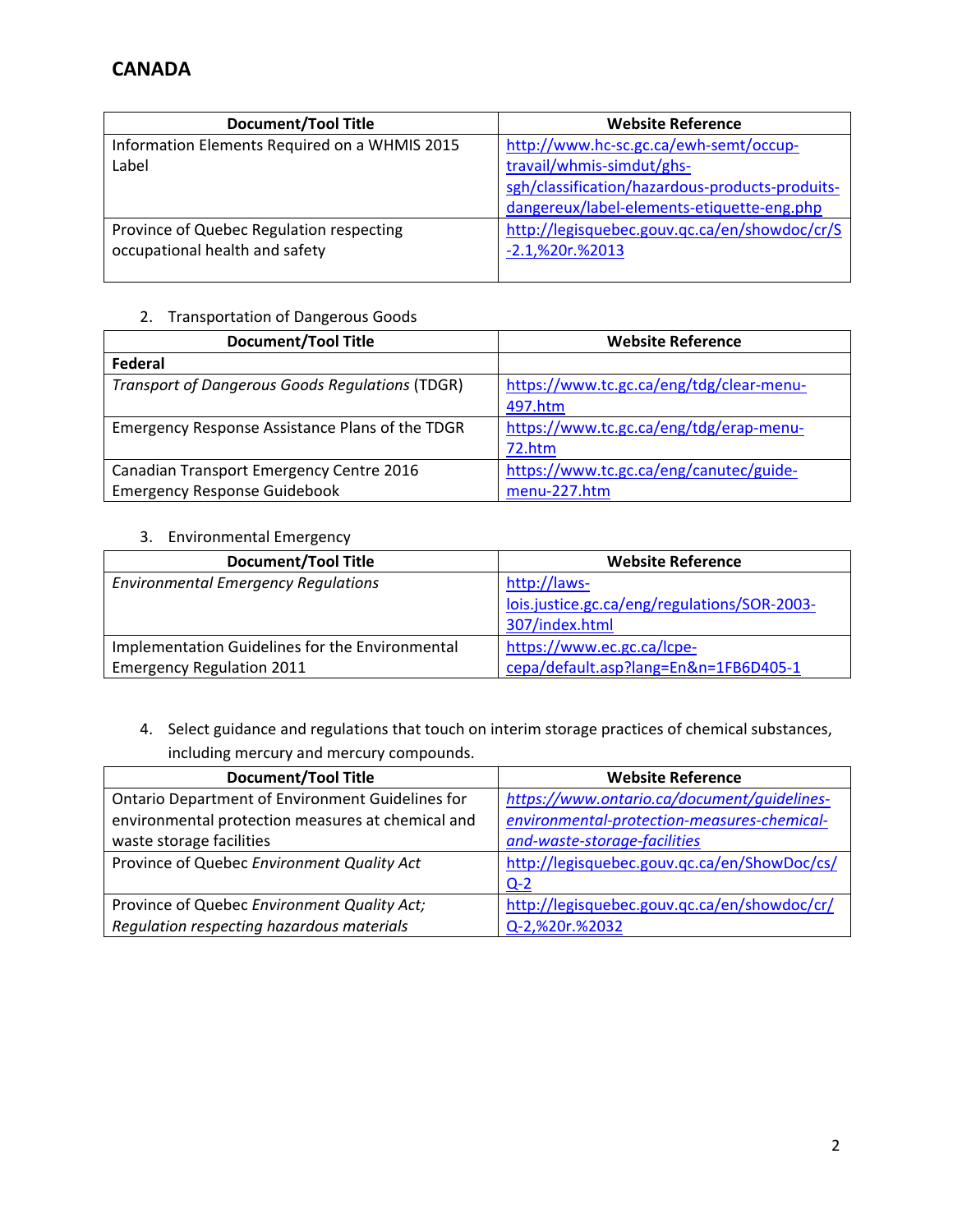### **Article 12 – Contaminated Sites**

## **Regarding input on guidance documents or recommendations in relation to the management of sites contaminated with mercury:**

Canada has well‐established federal, provincial and territorial programs to identify, assess and remediate contaminated sites, including those contaminated by mercury or mercury compounds. Canada has established the *Federal Contaminated Sites Inventory* as well as the *Federal Contaminated Sites Action Plan (FCSAP)*, which are applicable to federal lands. Furthermore, provinces and territories have legislation, regulations, guidelines and/or a program in place to govern contaminated sites management. The Canadian Council of Ministers of the Environment (CCME) has also developed guidelines to support contaminated site identification and management.

Below, is a selected list of federal, provincial and territorial guidance documents that may be helpful during the development of draft guidance of sites contaminated with mercury.

### **1. FEDERAL/ JOINT FEDERAL/PROVINCIAL/TERRITORIAL:**

| (a) Site identification and characterization; |  |  |  |
|-----------------------------------------------|--|--|--|
|-----------------------------------------------|--|--|--|

| <b>Document/Tool Title</b>                                 | <b>Website reference</b>                |
|------------------------------------------------------------|-----------------------------------------|
| Guidance Manual for Environmental Site Characterization in |                                         |
| Support of Environmental and Human Health Risk Assessment  |                                         |
| Volume I: Guidance Manual (CCME, 2016)                     | http://www.ccme.ca/en/resources/cont    |
| Volume II: Checklists (CCME, 2016)<br>$\sim$               | aminated site management/assessme       |
| Subsurface Assessment Handbook for Contaminated Sites      | nt.html                                 |
| (CCME, 1994)                                               |                                         |
| Canada-Ontario Decision-Making Framework (DMF) for         | http://publications.gc.ca/site/eng/3125 |
| Assessment of Great Lakes Contaminated Sediment (ECCC      | 60/publication.html                     |
| and MOE, 2008)                                             |                                         |

#### **(b) Options for managing the risks posed by contaminated sites;**

| <b>Document/Tool Title</b>                                 | <b>Website Reference</b>              |
|------------------------------------------------------------|---------------------------------------|
| Guidance and Orientation for the Selection of Technologies | Technologies for the treatment of     |
| (GOST) (PSPC/NRC, 2012; Registration required)             | mercury contaminated water, soil and  |
|                                                            | sediments (http://gost.irb-bri.cnrc-  |
|                                                            | nrc.gc.ca/hm.aspx?ind_lang=en).       |
| FCSAP Decision-Making Framework (2013)                     | http://www.federalcontaminatedsites.g |
|                                                            | c.ca/default.asp?lang=En&n=B15E990A-  |
|                                                            |                                       |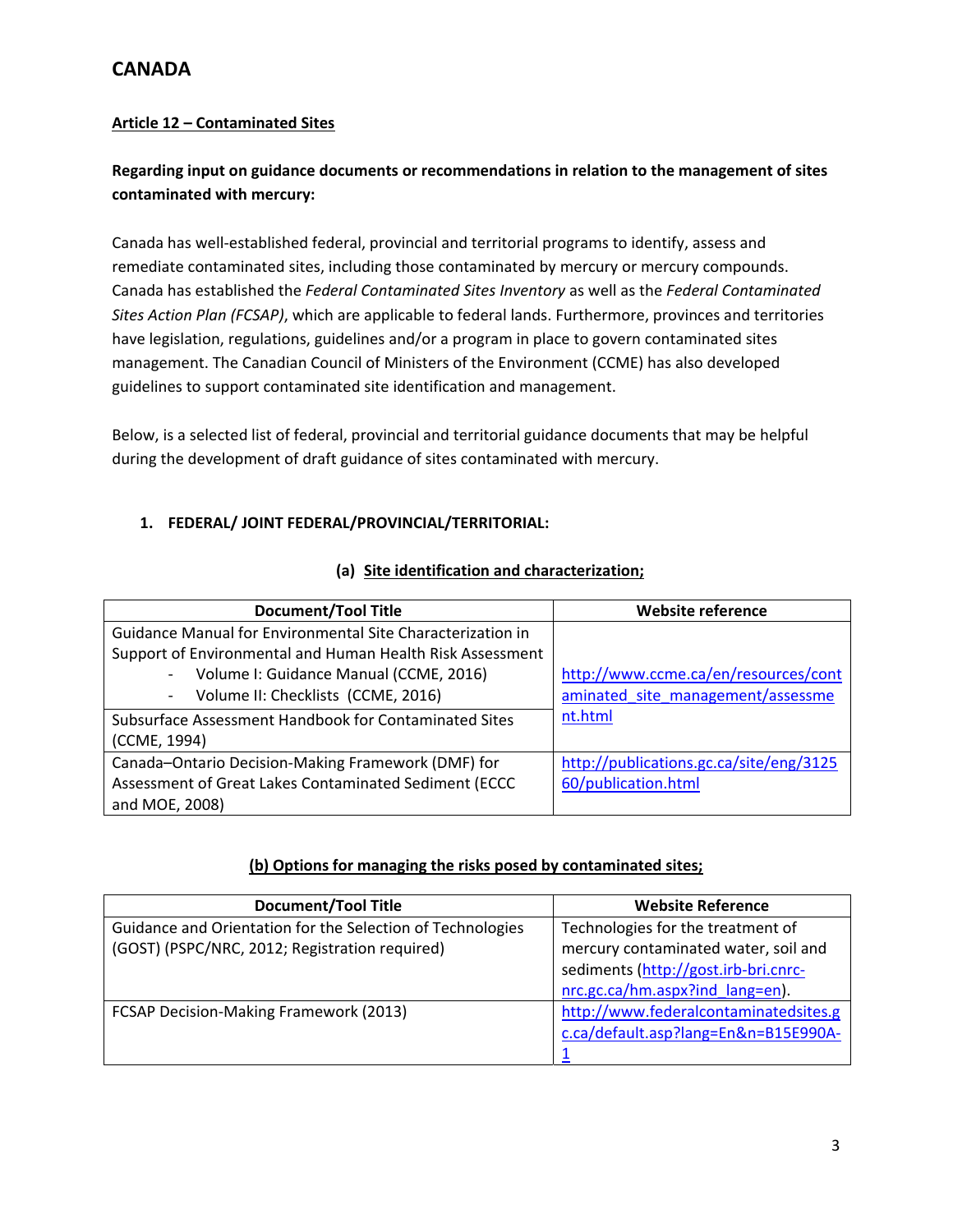### **(c) Evaluation of benefits and costs; and**

### **(d) Validation of outcomes.**

| <b>Document/Tool Title</b>                                                                           | <b>Website Reference</b>            |
|------------------------------------------------------------------------------------------------------|-------------------------------------|
| Guidance for Site Closure Tool for Federal Contaminated Sites   http://www.federalcontaminatedsites. |                                     |
| l (SCT) (FCSAP, 2012)                                                                                | gc.ca/default.asp?lang=En&n=B15E990 |
| Including Tool for Risk Assessment Validation (TRAV)                                                 | $A-1$                               |

## **2. PROVINCIAL OR TERRITORIAL**

| <b>Province/Territory</b>    | <b>Document/Tool Title</b>                                                                                                                                                                                                                 | <b>Website Reference</b>                                                                                                                                           |
|------------------------------|--------------------------------------------------------------------------------------------------------------------------------------------------------------------------------------------------------------------------------------------|--------------------------------------------------------------------------------------------------------------------------------------------------------------------|
| <b>British Columbia</b>      | <b>Contaminated Sites: Site</b><br>Remediation                                                                                                                                                                                             | General contaminated sites<br>management guidance:<br>http://www2.gov.bc.ca/gov/cont<br>ent/environment/air-land-<br>water/site-<br>remediation/guidance-resources |
| <b>Northwest Territories</b> | <b>Guideline for Contaminated Site</b><br>Remediation in the NWT                                                                                                                                                                           | General contaminated sites<br>management guidance:<br>http://www.enr.gov.nt.ca/sites/d<br>efault/files/guidelines/siteremedi<br>ation.pdf                          |
| Québec                       | Le ministère du Développement<br>durable, de l'Environnement et de<br>la Lutte contre les changements<br>climatiques : Guide d'intervention -<br>Protection des sols et réhabilitation<br>des terrains contaminés (available<br>in French) | http://www.mddelcc.gouv.qc.ca/<br>sol/terrains/guide-<br>intervention/index.htm                                                                                    |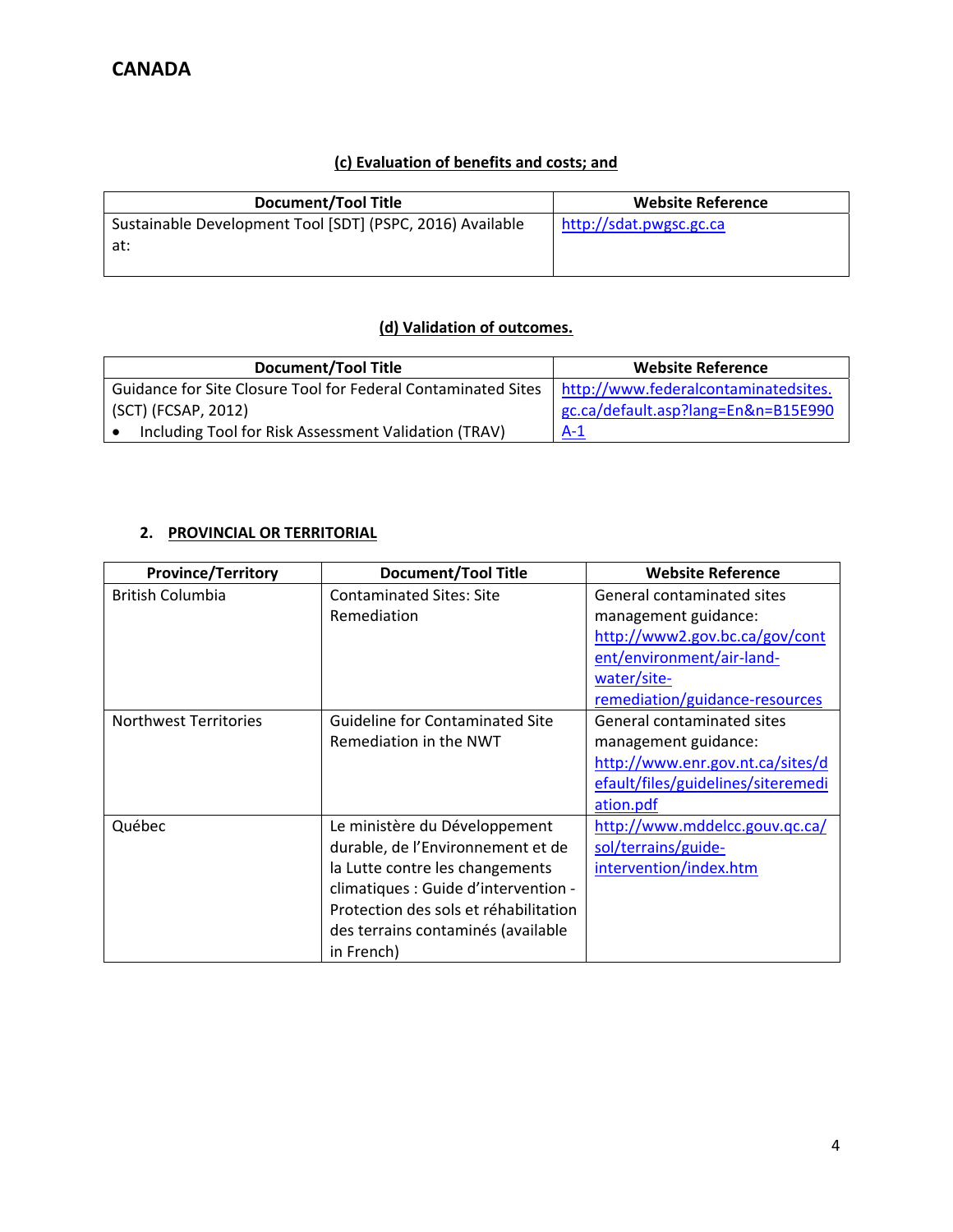#### **Article 22 – Effectiveness Evaluation**

Canada is pleased to have an opportunity to provide further input in support of establishing arrangements for evaluating the effectiveness of the Minamata Convention. In 2015, following INC‐6, Canada provided UNEP with detailed information on the extensive mercury monitoring activities being undertaken in our territory and consider that information to be part of this submission. At present, we would like to share Canada's views on key considerations for the effectiveness evaluation.

#### *Scope of the effectiveness evaluation*

Firstly, Canada wishes to emphasize that monitoring data is one of several important components of the effectiveness evaluation.

As described in Article 22 paragraph 3 of the treaty, the effectiveness evaluation shall be conducted on the basis of available information, including from four important sources: reports and other monitoring information provided to the Conference of Parties (COP); reports submitted under Article 21; information and recommendations from the Implementation and Compliance Committee; reports and other relevant information on the operation of financial assistance, technology transfer and capacity building under the treaty.

While the remaining part of this submission focuses on global monitoring, Canada is also of the view that the broader issue of effectiveness evaluation and the approaches to develop an appropriate framework against which to measure the Convention's effectiveness require early discussions by the COP.

Secondly, Canada recognizes the work of the Stockholm Convention on effectiveness evaluation, and recommends drawing on the successful aspects of its work, in particular with regards to establishing a global monitoring plan, and also in future with respect to its framework for evaluating the Convention's overall effectiveness. The first full effectiveness evaluation is underway and will be reporting to the Stockholm Convention's Eighth Conference of the Parties in early 2017.

#### *Approach/ Plan for Obtaining Global Monitoring Data*

Canada recommends that COP1 initiate the development of a clear approach and plan on how the collection, assessment and reporting of global monitoring data is to be undertaken. In order to develop the approach and plan for monitoring, Canada encourages the establishment of a technical expert group at COP1, with agreed upon Terms of Reference similar to those utilized by the Stockholm Convention in developing its Global Monitoring Plan.

The members of this group should consist of nominated experts from Parties, and be regionally representative. Other participants with specialized mercury monitoring expertise should also be invited, such as members from the Mercury Fate and Transport Partnership Area under the UNEP Global Mercury Partnership. Other experts on monitoring for treaty effectiveness, including from the Stockholm Convention, should also be invited to participate. Canada sees value in drawing from the successes of, as well as the lessons learned from, the Stockholm Convention global monitoring plan.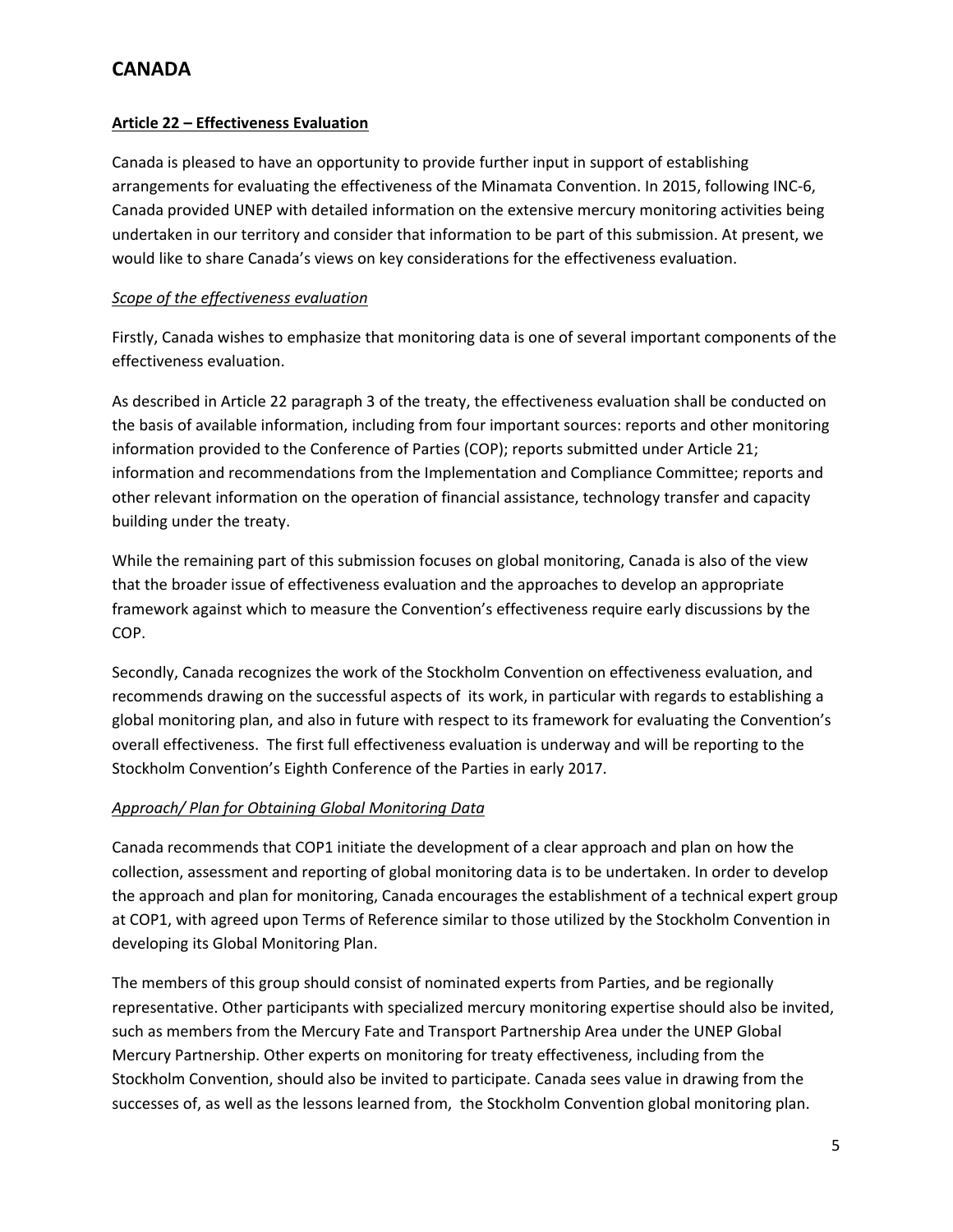In the course of its work, the technical expert group should conduct ongoing consultation and transparent engagement with Parties, other governments and stakeholders. The resulting draft global monitoring approach and plan would then be proposed for COP consideration.

Within the approach and plan, Canada recommends consideration of suitable core media that can be feasibly monitored and compared on a global basis. For example, for the Stockholm Convention, the COP agreed that air and human tissue would be the core media to be used in evaluating effectiveness. Canada also recommends the use of existing monitoring networks, as much as possible.

Canada also wishes to note that the Minamata Convention does not require each Party to conduct monitoring in their territory. As appropriate, monitoring on a regional basis may be sufficient to provide comparable data for global monitoring. This would provide significant savings in cost and resources to individual Parties.

#### *Further Considerations*

In 2016, there have been several parallel requests from different areas of UNEP and the Global Environment Facility to review draft reports and to complete surveys related to mercury monitoring. Canada's view is that more clarity and transparency need to be provided on how all these pieces of work are related, and their link to the future monitoring needs of the COP.

The decision on the content of a global monitoring approach and plan is to be taken by the Conference of the Parties. Therefore, Canada considers that some of these work items may be advancing prematurely, before the COP has made its decisions on its approach to monitoring arrangements.

Canada urges that funding under UNEP and GEF for mercury monitoring be used in the most effective way possible, to minimize duplication of effort, and to work on items that are requested by the COP.